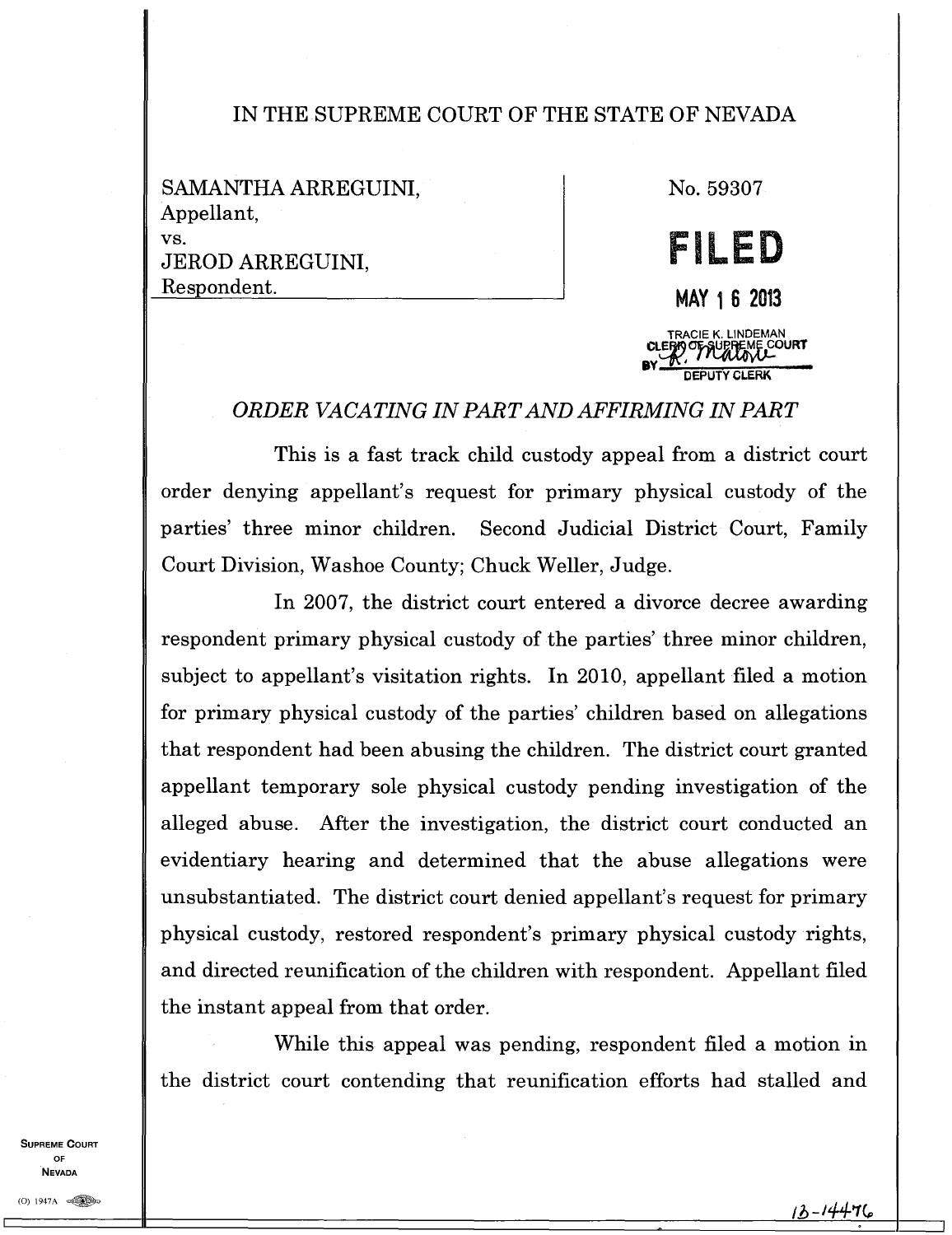requesting immediate primary physical custody of the two oldest children. After conducting a hearing, the district court entered an order on November 8, 2012, awarding appellant sole legal and physical custody of the two oldest children and concluding that reunification efforts were no longer in the children's best interests. The district court transmitted that order to this court, and it was filed in this appeal.

*Jurisdiction to modify custody while appeal pending* 

Because it appeared that the district court lacked jurisdiction to modify custody while this appeal was pending, we directed appellant to show cause why this portion of the appeal should not be remanded under *Huneycutt v. Huneycutt,* 94 Nev. 79, 575 P.2d 585 (1978), and ultimately dismissed as moot. Having considered appellant's response, as well as the procedural posture of this case, we conclude that the district court lacked jurisdiction to grant appellant sole legal and physical custody of the two oldest children in the November 8, 2012, order.

During the pendency of an appeal, the district court is without jurisdiction to revisit issues that are before this court. *Mack-Manley v. Manley,* 122 Nev. 849, 855, 138 P.3d 525, 529-30 (2006). This court has set forth a procedure for a limited remand when a party seeks to modify custody issues that are pending on appeal. *See Huneycutt,* 94 Nev. 79, 575 P.2d 585, and *Foster v. Dingwall*, 126 Nev. 428 P.3d 453 (2010). Appellant, who was represented by counsel at the time, elected not to follow that procedure and sought a custody modification from the district court without a limited remand. We certainly recognize that reunification can be challenging and that the district court may make temporary adjustments to custody on an emergency basis to protect the children's welfare. *Id.* at 856, 138 P.3d at 530. But here, the district court's award

**SUPREME COURT OF NEVADA**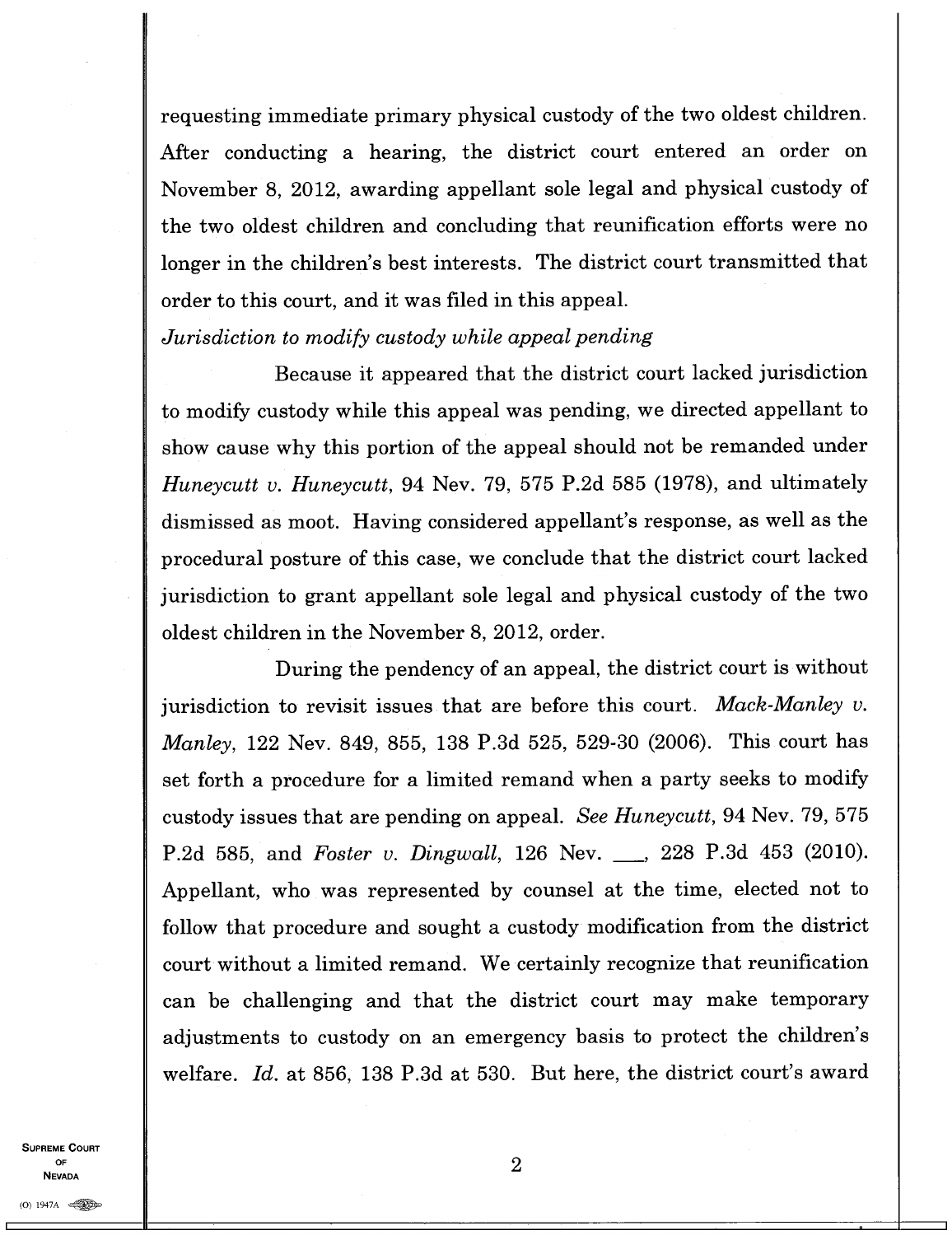of sole custody to appellant was more permanent in nature, and thus, we conclude that the district court lacked jurisdiction to enter that order while this appeal was pending. Accordingly, the November 8, 2012, order is void and ineffective to the extent that it actually changes the custody arrangement, and we vacate that order. We express no opinion as to the merits of that order, and the district court may reenter it once jurisdiction is transferred back to that court.<sup>1</sup>

## *Custody arrangement as to youngest child*

The district court's November 8, 2012, order did not indicate any intent to alter the parties' joint custody of the youngest child. Therefore, we will review this appeal as to that child. On appeal, appellant contends that the district court improperly applied a higher, beyond a reasonable doubt, standard, rather than the preponderance of the evidence standard applicable to custody modifications, when determining whether respondent had physically abused the youngest child. Appellant argues that there was substantial evidence to support the allegations of respondent's abuse. Appellant also contends that the district court expressed bias against her at trial by making objections on

**SUPREME COURT OF NEVADA** 

3

<sup>&#</sup>x27;In response to our order to show cause, appellant contends that this appeal is not moot because the custody change was based on reunification difficulties, and the district court did not reverse its finding that respondent's alleged abuse was unsubstantiated. We disagree. The issue before the district court was one of child custody. Once the district court reenters an order granting appellant sole legal and physical custody of the two oldest children, appellant is no longer aggrieved as to them, and there is no reason for this court to reach the factual issue concerning abuse. If, however, the district court changes its ruling on remand, appellant may appeal from that determination if aggrieved. *See Valley Bank of Nevada v. Ginsburg,* 110 Nev. 440, 874 P.2d 729 (1994).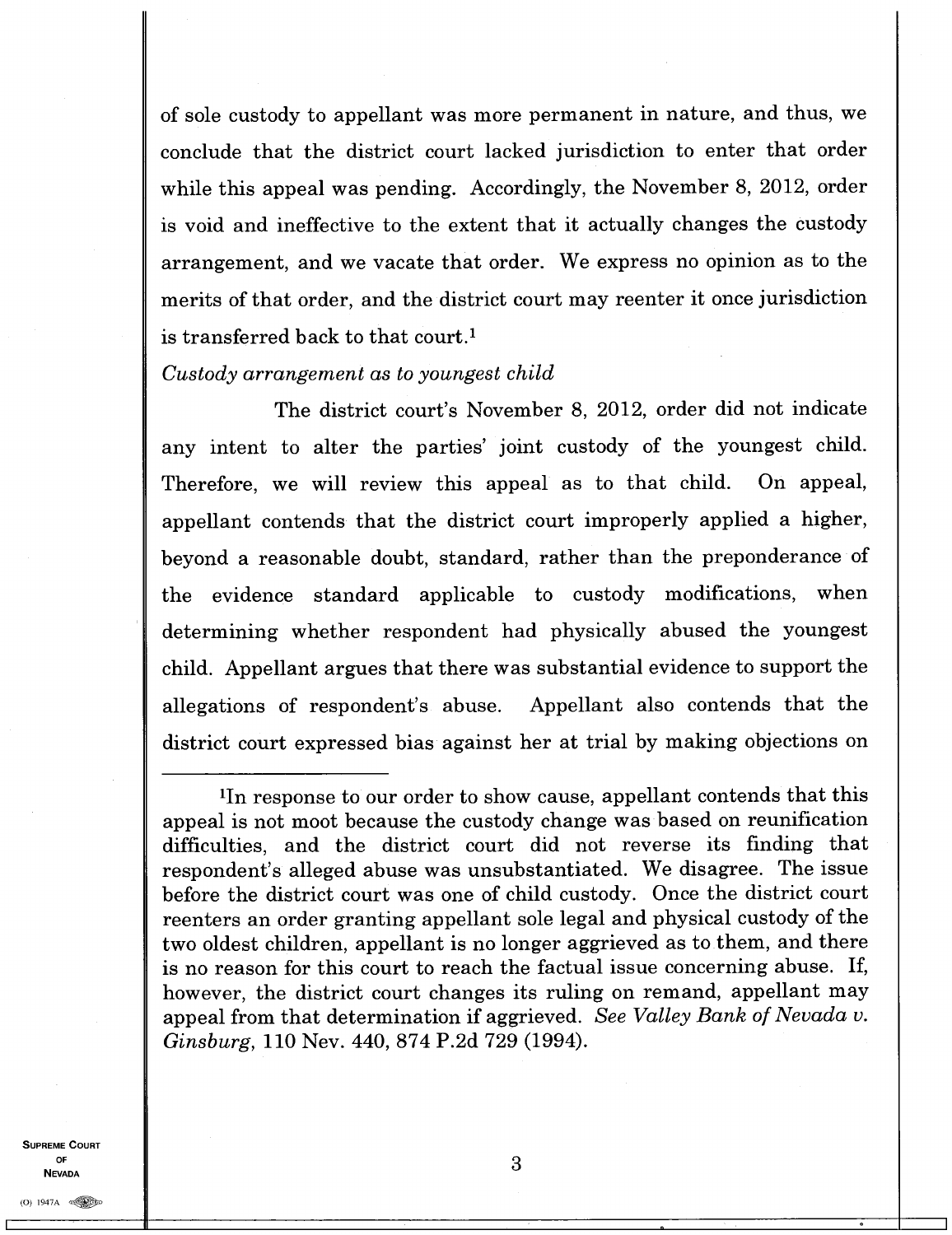behalf of respondent, who was representing himself, and reprimanding appellant's counsel for asking leading questions.

A court may modify primary physical custody when there has been a substantial change in circumstances affecting the child's welfare, and the child's best interest is served by the modification. *Ellis v. Carucci,*  123 Nev. 145, 150-51, 161 P.3d 239, 242-43 (2007). Generally, in establishing the child's best interest, the court applies a preponderance of the evidence standard. *See Mack v. Ashlock,* 112 Nev. 1062, 1066, 921 P.2d 1258, 1261 (1996); *but see* NRS 125C.230(1) (providing that clear and convincing evidence of domestic violence creates a rebuttable presumption that custody with the perpetrator is not in the child's best interest). Child custody matters rest in the district court's sound discretion. *Wallace v. Wallace,* 112 Nev. 1015, 1019, 922 P.2d 541, 543 (1996); *Sims* v. *Sims,* 109 Nev. 1146, 1148, 865 P.2d 328, 330 (1993). The district court's factual determinations must be supported by substantial evidence. *Rico v. Rodriguez,* 121 Nev. 695, 701, 120 P.3d 812, 816 (2005).

Here, the district court determined that the child abuse allegations against respondent were unsubstantiated by social services and that the district attorney's office declined to bring criminal charges against respondent. The court considered conflicting testimony from professional therapists and determined that appellant did not show by a preponderance of the evidence that respondent had abused the children or that it was in the youngest child's best interest to grant appellant primary physical custody. It is the duty of the trier of fact, not an appellate court, to weigh the credibility of witnesses. *Castle v. Simmons,* 120 Nev. 98, 103, 86 P.3d 1042, 1046 (2004). Having reviewed the record, we conclude that the district court was fair and unbiased at trial and applied the correct

**SUPREME COURT OF NEVADA**